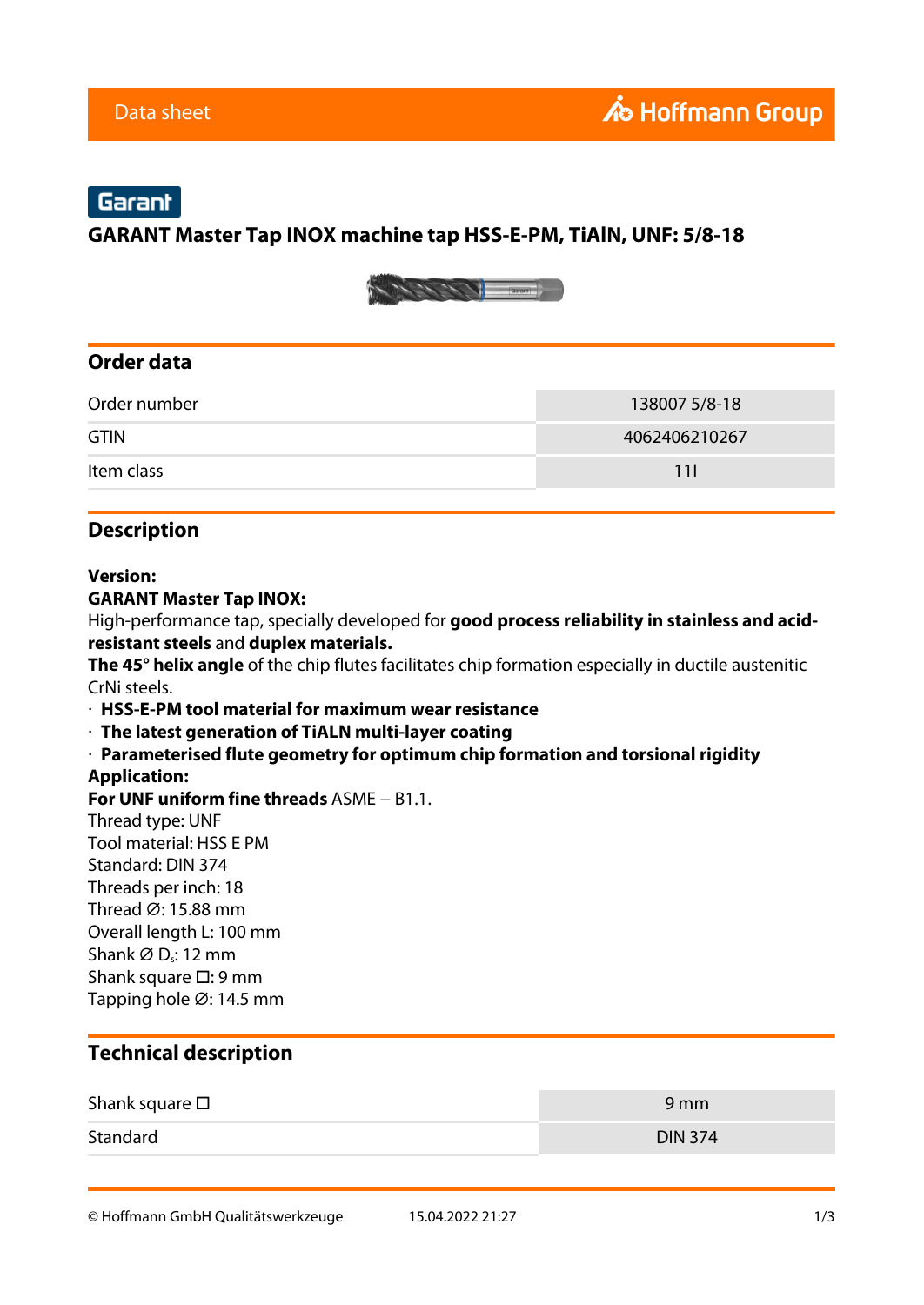| Thread type<br><b>UNF</b><br>Number of clamping slots<br>$\overline{4}$<br>Number of cutting edges Z<br>$\overline{4}$<br>Tapping hole Ø<br>14.5 mm<br>Threads per inch<br>18<br>Overall length L<br>100 mm<br>1.411 mm<br>Thread pitch<br>Thread depth<br>39.7 mm<br><b>Tool material</b><br><b>HSS E PM</b><br>Shank $\varnothing$ D <sub>s</sub><br>$12 \, \text{mm}$<br><b>Thread size</b><br>5/8-18 UNF<br><b>Series</b><br><b>GARANT Master Tap</b><br><b>TiAIN</b><br>Coating<br>60°<br>Flank angle<br><b>Tolerance class</b><br>2BX<br>$\mathsf C$<br>Taper lead form<br>45°<br>Helix angle<br>Plain shank with h9<br>Shank<br>Through-coolant<br>no<br>Application for type of drilling<br>up to 2.5×D for blind holes<br>Cutting direction<br>right-hand<br>Machine tap for dynamic machining<br>Type of threading tool<br>Colour ring<br>blue<br>Type of product<br>Tap | Thread $\varnothing$ | 15.88 mm |  |
|------------------------------------------------------------------------------------------------------------------------------------------------------------------------------------------------------------------------------------------------------------------------------------------------------------------------------------------------------------------------------------------------------------------------------------------------------------------------------------------------------------------------------------------------------------------------------------------------------------------------------------------------------------------------------------------------------------------------------------------------------------------------------------------------------------------------------------------------------------------------------------|----------------------|----------|--|
|                                                                                                                                                                                                                                                                                                                                                                                                                                                                                                                                                                                                                                                                                                                                                                                                                                                                                    |                      |          |  |
|                                                                                                                                                                                                                                                                                                                                                                                                                                                                                                                                                                                                                                                                                                                                                                                                                                                                                    |                      |          |  |
|                                                                                                                                                                                                                                                                                                                                                                                                                                                                                                                                                                                                                                                                                                                                                                                                                                                                                    |                      |          |  |
|                                                                                                                                                                                                                                                                                                                                                                                                                                                                                                                                                                                                                                                                                                                                                                                                                                                                                    |                      |          |  |
|                                                                                                                                                                                                                                                                                                                                                                                                                                                                                                                                                                                                                                                                                                                                                                                                                                                                                    |                      |          |  |
|                                                                                                                                                                                                                                                                                                                                                                                                                                                                                                                                                                                                                                                                                                                                                                                                                                                                                    |                      |          |  |
|                                                                                                                                                                                                                                                                                                                                                                                                                                                                                                                                                                                                                                                                                                                                                                                                                                                                                    |                      |          |  |
|                                                                                                                                                                                                                                                                                                                                                                                                                                                                                                                                                                                                                                                                                                                                                                                                                                                                                    |                      |          |  |
|                                                                                                                                                                                                                                                                                                                                                                                                                                                                                                                                                                                                                                                                                                                                                                                                                                                                                    |                      |          |  |
|                                                                                                                                                                                                                                                                                                                                                                                                                                                                                                                                                                                                                                                                                                                                                                                                                                                                                    |                      |          |  |
|                                                                                                                                                                                                                                                                                                                                                                                                                                                                                                                                                                                                                                                                                                                                                                                                                                                                                    |                      |          |  |
|                                                                                                                                                                                                                                                                                                                                                                                                                                                                                                                                                                                                                                                                                                                                                                                                                                                                                    |                      |          |  |
|                                                                                                                                                                                                                                                                                                                                                                                                                                                                                                                                                                                                                                                                                                                                                                                                                                                                                    |                      |          |  |
|                                                                                                                                                                                                                                                                                                                                                                                                                                                                                                                                                                                                                                                                                                                                                                                                                                                                                    |                      |          |  |
|                                                                                                                                                                                                                                                                                                                                                                                                                                                                                                                                                                                                                                                                                                                                                                                                                                                                                    |                      |          |  |
|                                                                                                                                                                                                                                                                                                                                                                                                                                                                                                                                                                                                                                                                                                                                                                                                                                                                                    |                      |          |  |
|                                                                                                                                                                                                                                                                                                                                                                                                                                                                                                                                                                                                                                                                                                                                                                                                                                                                                    |                      |          |  |
|                                                                                                                                                                                                                                                                                                                                                                                                                                                                                                                                                                                                                                                                                                                                                                                                                                                                                    |                      |          |  |
|                                                                                                                                                                                                                                                                                                                                                                                                                                                                                                                                                                                                                                                                                                                                                                                                                                                                                    |                      |          |  |
|                                                                                                                                                                                                                                                                                                                                                                                                                                                                                                                                                                                                                                                                                                                                                                                                                                                                                    |                      |          |  |
|                                                                                                                                                                                                                                                                                                                                                                                                                                                                                                                                                                                                                                                                                                                                                                                                                                                                                    |                      |          |  |
|                                                                                                                                                                                                                                                                                                                                                                                                                                                                                                                                                                                                                                                                                                                                                                                                                                                                                    |                      |          |  |
|                                                                                                                                                                                                                                                                                                                                                                                                                                                                                                                                                                                                                                                                                                                                                                                                                                                                                    |                      |          |  |
|                                                                                                                                                                                                                                                                                                                                                                                                                                                                                                                                                                                                                                                                                                                                                                                                                                                                                    |                      |          |  |

# **User data**

| Suitability | <b>ISO code</b> |
|-------------|-----------------|
|             |                 |
|             |                 |